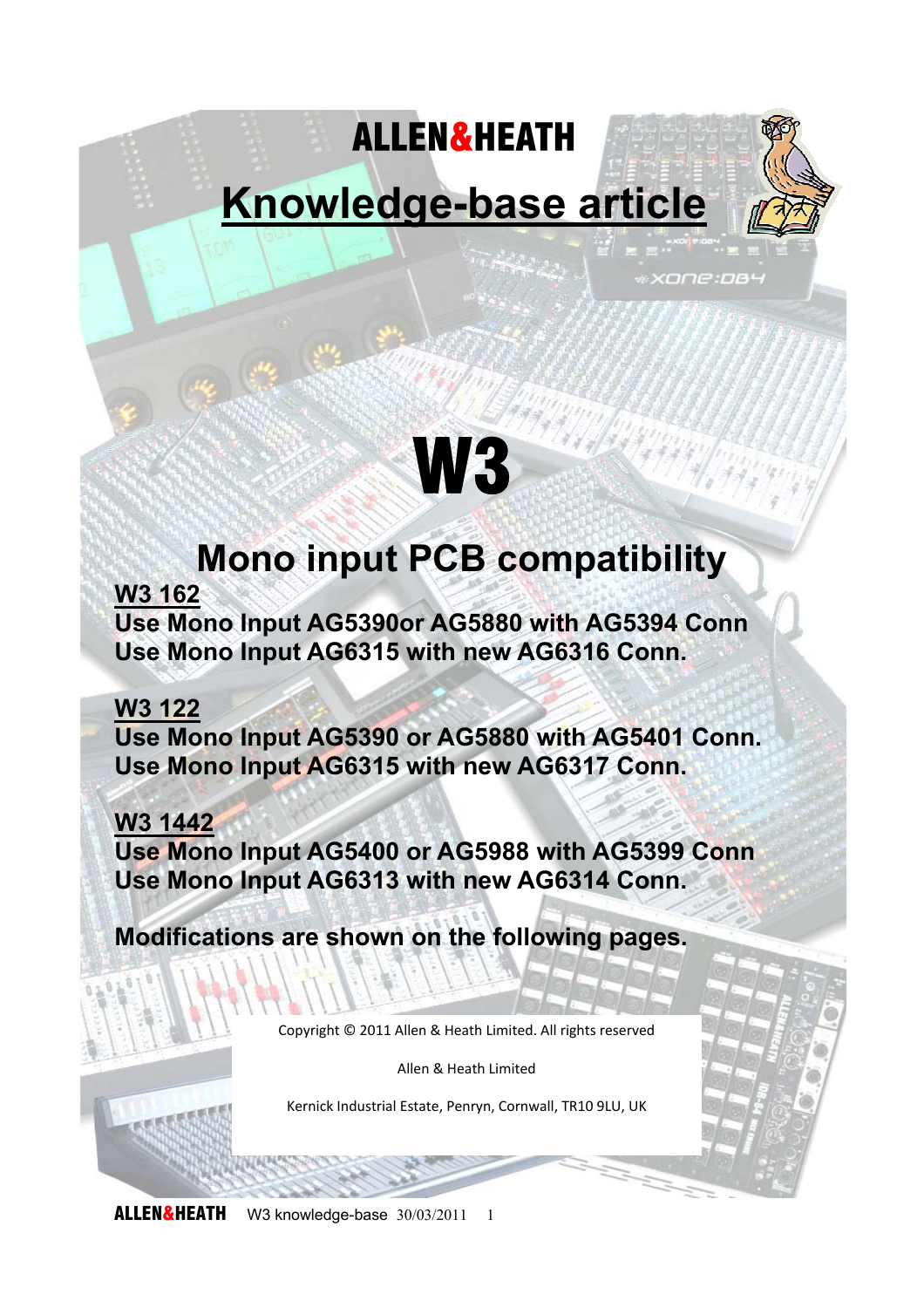#### Assignment of 003-489 PCB ASSY W3 14 MONO I/P AG6313, for use as a substitute for version 003-208 PCB ASSY W3 1442 MONO INPUT AG5988 or AG5400 . dependant on assignment, 003-489 PCB ASSY W3 14 MONO I/P (C) AG6313 can be used with: -

003-490 PCB ASSY W3 1442 CONNECTOR (C) AG6314 (use factory default)

003-209 PCB ASSY W3 1442 CONNECTOR AG5399 (re-assign as below)